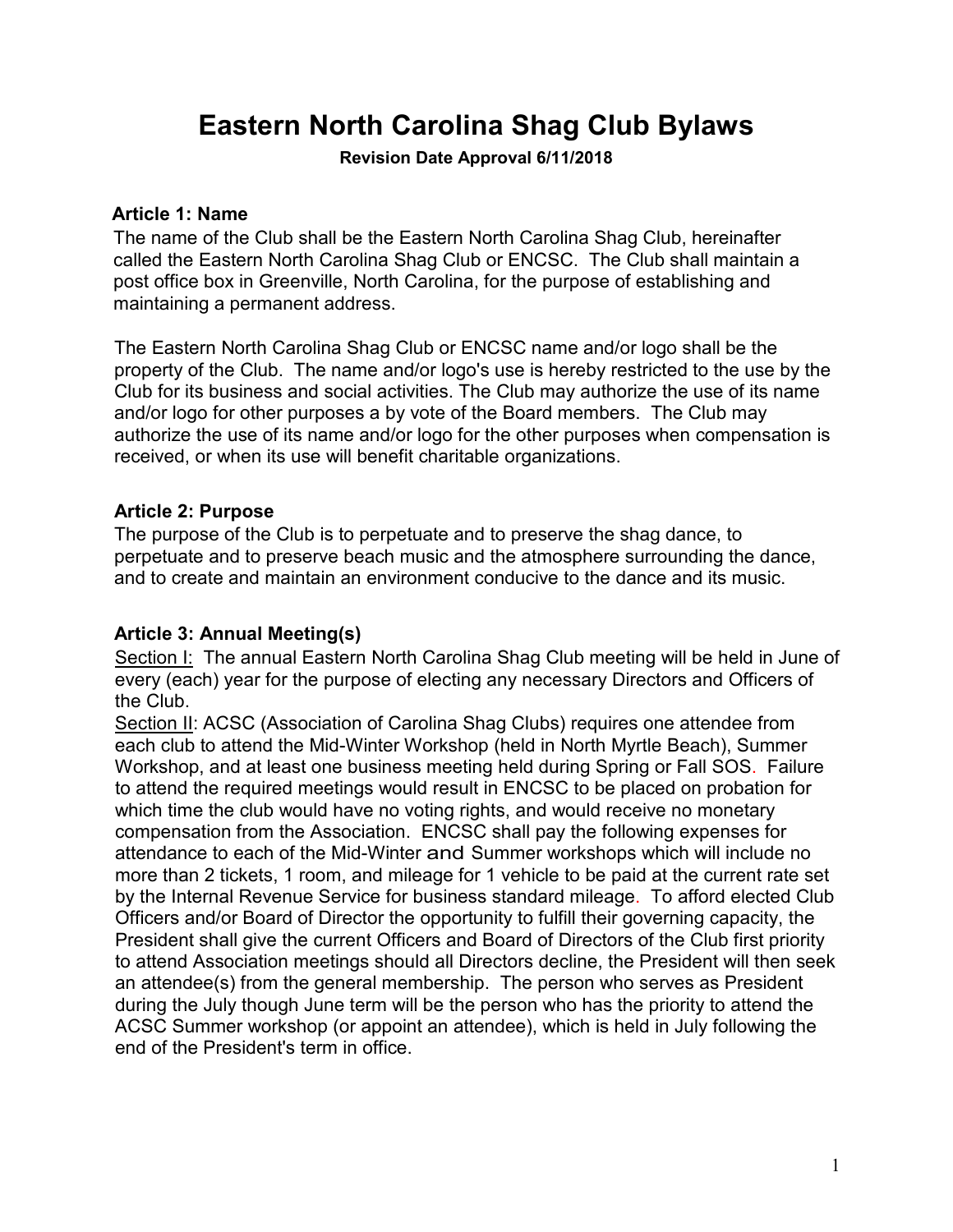## **Article 4: Members**

Section I: All new prospective members must be sponsored by a member in good standing. A petition for membership, signed by a sponsor, shall be presented to the Membership Committee. All membership petitions shall be presented to the members at the next regularly scheduled meeting. A two-thirds vote of members present at that meeting (provided a quorum is met) shall elect prospective members to membership. A new member may have a prorated fee depending on the time of year he or she joins the club. A new member is defined as someone who has never been a member of the club or was not a member the previous year, each of which requires submission for the voting process. The prorated dues are as follows: join between July l and Sept. 30 = \$20.00; Oct. 1 and Dec. 30 = \$15.00 and Jan. 1 and June 30 = \$10.00. Membership of newly accepted members shall be effective upon payment of first year's dues \$20.00. Membership in the ENCSC shall be for a one year period from the date of July 1 to June 30 of the next year.

Section II: To remain a member in good standing Club dues shall be paid in the amount of \$20.00 per person, due and payable no later than June 30 of each year. Existing membership renewals shall not be prorated. Membership shall be automatically terminated for all members whose dues become more than 30 days in arrears after due notice has been sent to the member by the Club.

Section III: All members in good standing shall be entitled to a *single vote and a* membership card of form and design approved by the Board of Directors. All membership cards shall be non-transferable.

Section IV: Disciplinary Action:

(A) Censure Suspension, or Expulsion. A member may be censored, suspended or expelled from membership in this organization for good cause. For purposes of this section, "Good Cause" shall include, without limitation, the following behavior at dances, functions or meetings of this club or at the dances, functions or meetings of any other affiliated dance club; (1) isolative behavior against any person; (2) disorderly conduct tending to promote a breach of the peace; (3) open and notorious illegal or grossly immoral public conduct; or (4) the personal conduct adverse to the best interest and purpose of the organization.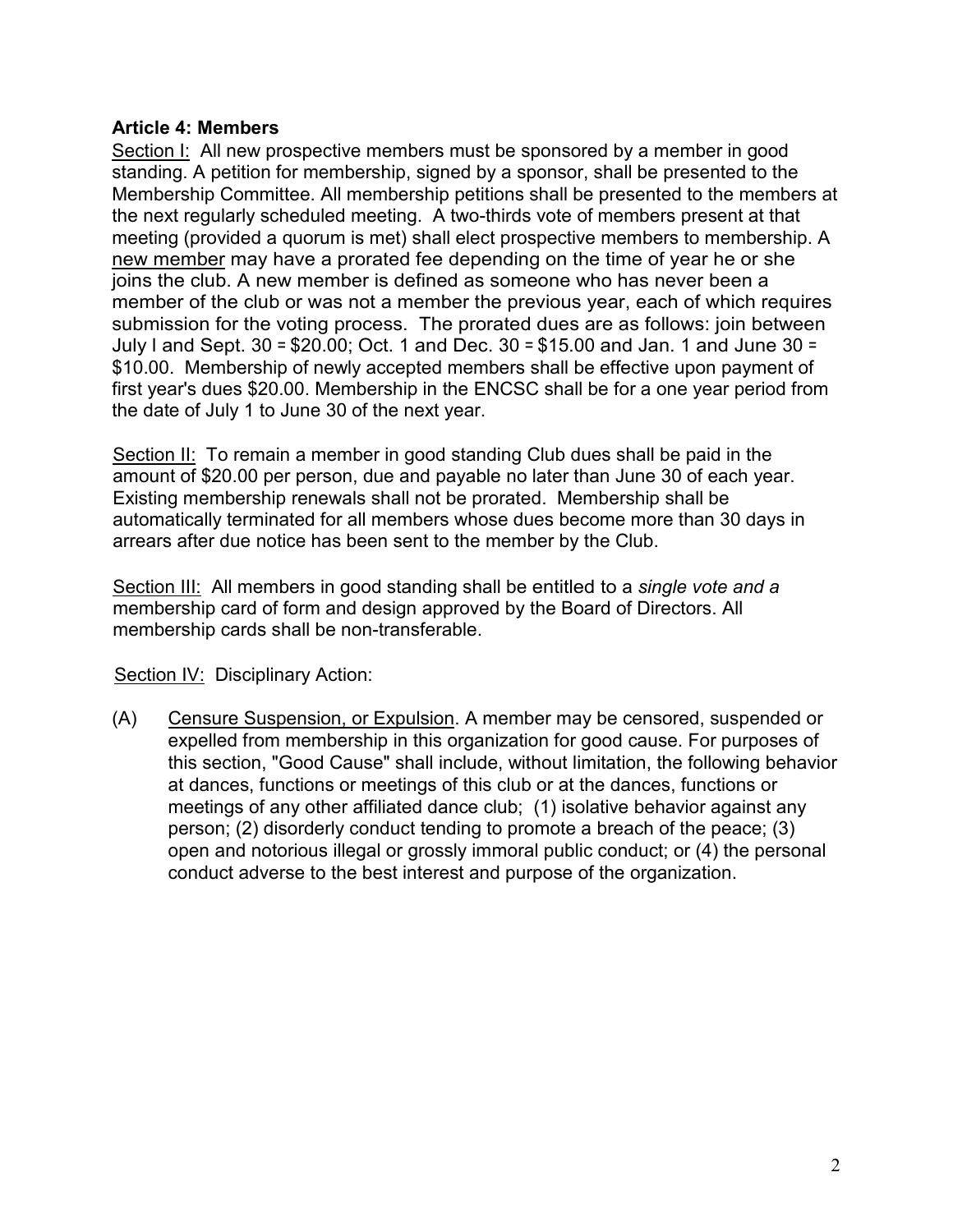- (B) Required Hearing on Complaint. A member may be censured expelled, or his or her membership rights in this organization may be suspended for a period of not more than one (1) year only by the affirmative vote of not less than two-thirds (2/3) of the members of the Board of Directors present, with at least three (3) Board members voting for said censure or suspension. The complaint must be filed with the Board of Directors explaining the general nature of the complaint and the member concerned must be allowed the opportunity to appear before the Board of Directors to confront his or her accuser, to present any witnesses, evidence, or otherwise respond to said complaint. The member concerned must be given written notice at least two weeks prior to the Board meeting at which the complaint is considered
- (C) Reinstatement of Membership: Any member who has been expelled from membership may apply in writing for reinstatement after one (1) year from the date of expulsion. The application for reinstatement shall be acted upon at the next Board meeting and shall require an affirmative vote of two-thirds (2/3) of the Board members present at that meeting.
- (D) Complaint Procedure: In the event of an incident described above as "good cause", a member must file a written complaint against another member and or person for conduct not acceptable as stated in the By-Laws. This complaint shall be presented to an Officer or Board of Directors member within ten (10) days of the incident. In the case of physical threat or bodily harm, the President will call an emergency meeting within fourteen (14) days of receipt of the written complaint.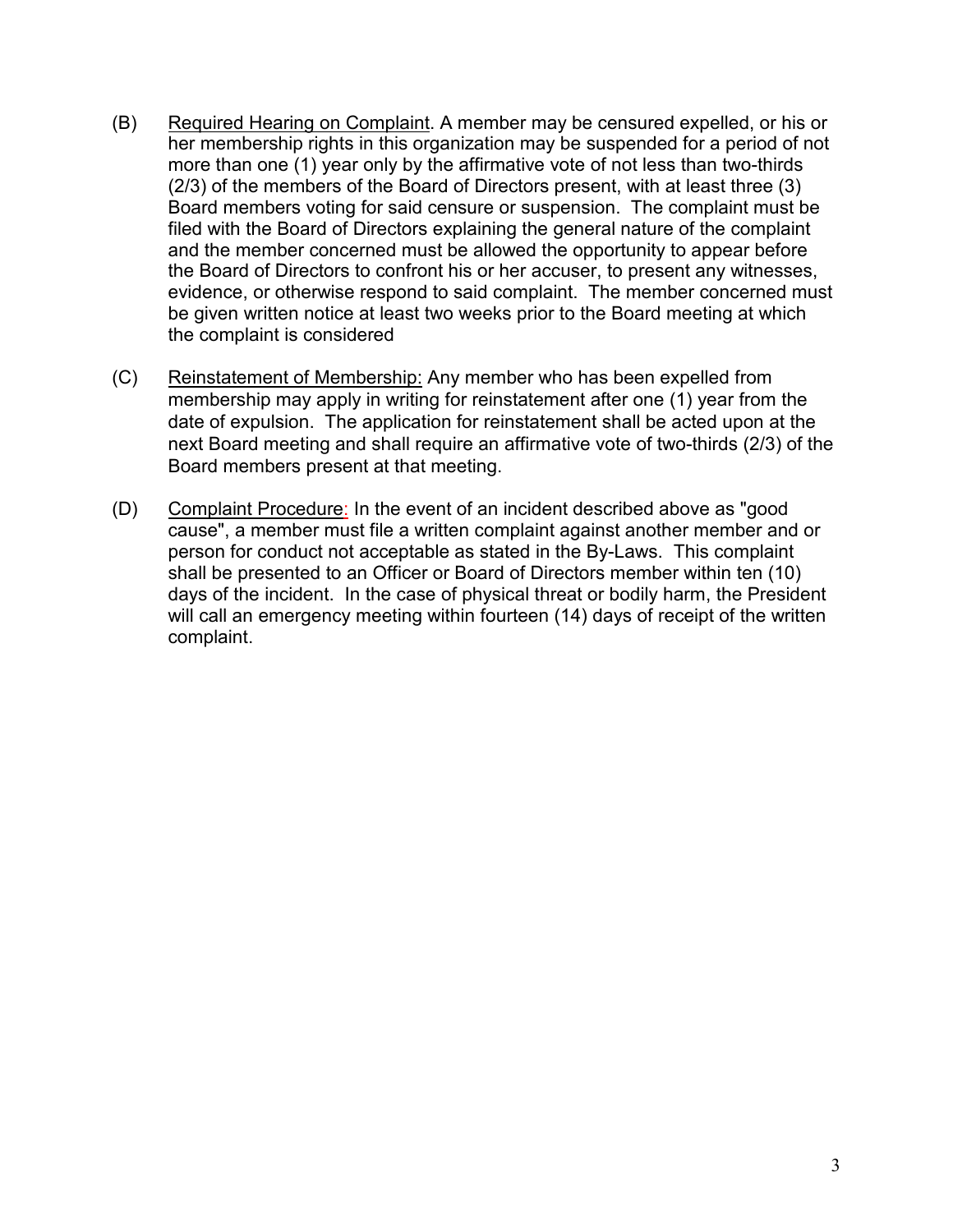## **Article 5: Board of Directors**

Section I: A Board of Directors shall govern the corporation. The Board of Directors shall have at least two regular meetings during the year, to be scheduled by the President. The number of persons serving on the board of ENCSC shall be ten. Four of those members shall be the elected officers for that year and five members are elected from the general membership in good standing for a term of two years. .One board member shall be the Immediate Past President, who will serve on the Board for one year after their final term as president if he/she is willing and able. This person will attend Board meetings and offer advice and assistance to the current President and Board members, but will not be a voting member of the Board. Each member shall hold office until his/her successor has been duly elected or appointed. A Director's vacancy shall be filled by the Board of Directors for the unexpired term of that Director's office. No Director may serve more than two consecutive terms. No Director may be compensated for serving in office.

Section II: The Nominating committee shall meet during the months of April and May and present to the Club, at its May meeting, a slate of persons to serve on the Board of Directors for the Club for a term of two years. Nominees shall also be considered from the floor on Election Day. Voting will be by secret ballot and the nominees receiving the highest number of votes shall be deemed elected. A member must be present at the meeting to vote. Proxies and mail-in votes shall not be accepted. A nominee for Officer or Board Member of the ENCSC must have been a member for the entire current year prior to being nominated for an office.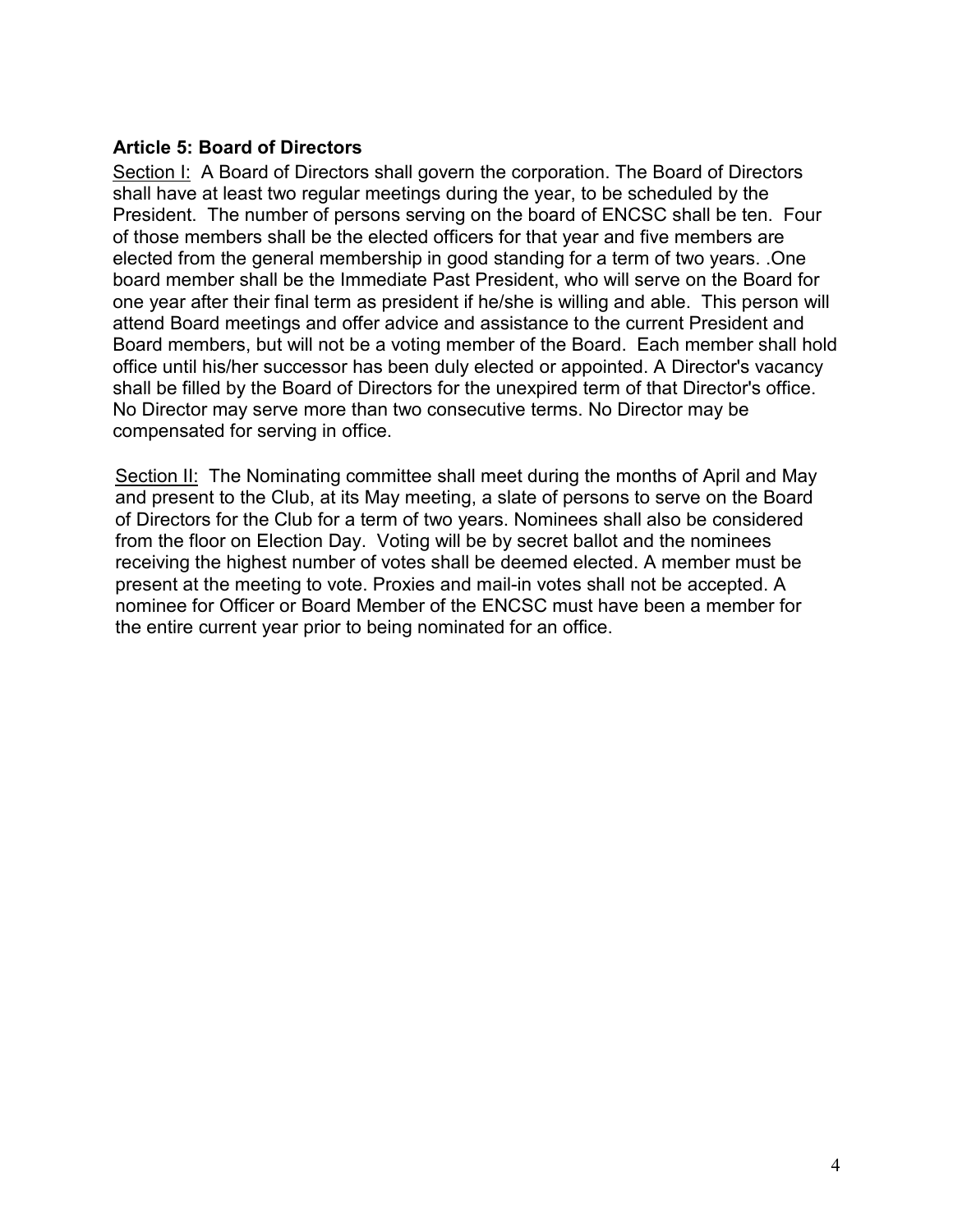## **Article 6: Officers**

Section I: The officers of the Club shall be President, Vice President, Secretary, and Treasurer. The members of the Club shall elect all officers.

Section II: The parliamentary authority of the Club shall be Robert's Rules of Order.

Section III: The duties of the Club officers are:

- (A) President: the President shall preside over all general membership meetings. The President shall have general charge of the affairs of the Club subject to such regulations and restrictions that the bylaws shall determine. The President shall appoint committee chairpersons and committee members as appropriate and represent the ENCSC at meetings of other organizations. The President shall appoint members to any standing committee in the event no one volunteers. Should an office become vacant, the President shall appoint a person to fulfill the remainder of that officer's term.
- (B) Vice President: The Vice President shall perform the duties of the President in the absence of the President and shall serve as directed by the President. The Vice President shall also act as Club Parliamentarian and serve as ex-officio member to ensure committees are active and functioning according to the bylaws of the Club.
- (C) Secretary: The Secretary shall keep minutes of the general membership meetings and shall maintain Club records and correspondence. Club records will include (but are not limited to): Copies of: Club Bylaws, Articles of Incorporation, Federal Employee Identification Number, the Application for exemption from federal income tax, IRS Letter of Determination, Annual Income Tax Returns, and club checking account statements.
- (D) Treasurer: The Treasurer shall maintain adequate accounting records of the financial activities of the Club and shall render financial statements to the general membership. The Treasurer shall also receive and dispense all moneys as directed by the Club. The Treasurer will file annual Income Tax reports with the IRS, as required by law.

Section IV: The elected officers shall be elected in the following manner: Nominations from the Nominating Committee shall be made at the scheduled meeting in May of each year. Nominations shall be considered from the floor at the meeting. Officers shall be elected by secret ballot at the scheduled meeting in June of each year. Nominees receiving the highest number of votes shall be deemed elected. Members must be present and in good standing in order to vote. New members must join the ENCSC 20 days prior to the election of officers to be eligible to vote in that year's election. Proxies and mail-in votes shall not be accepted. Officers shall assume their duties July I, following the election, and shall serve for a one-year term.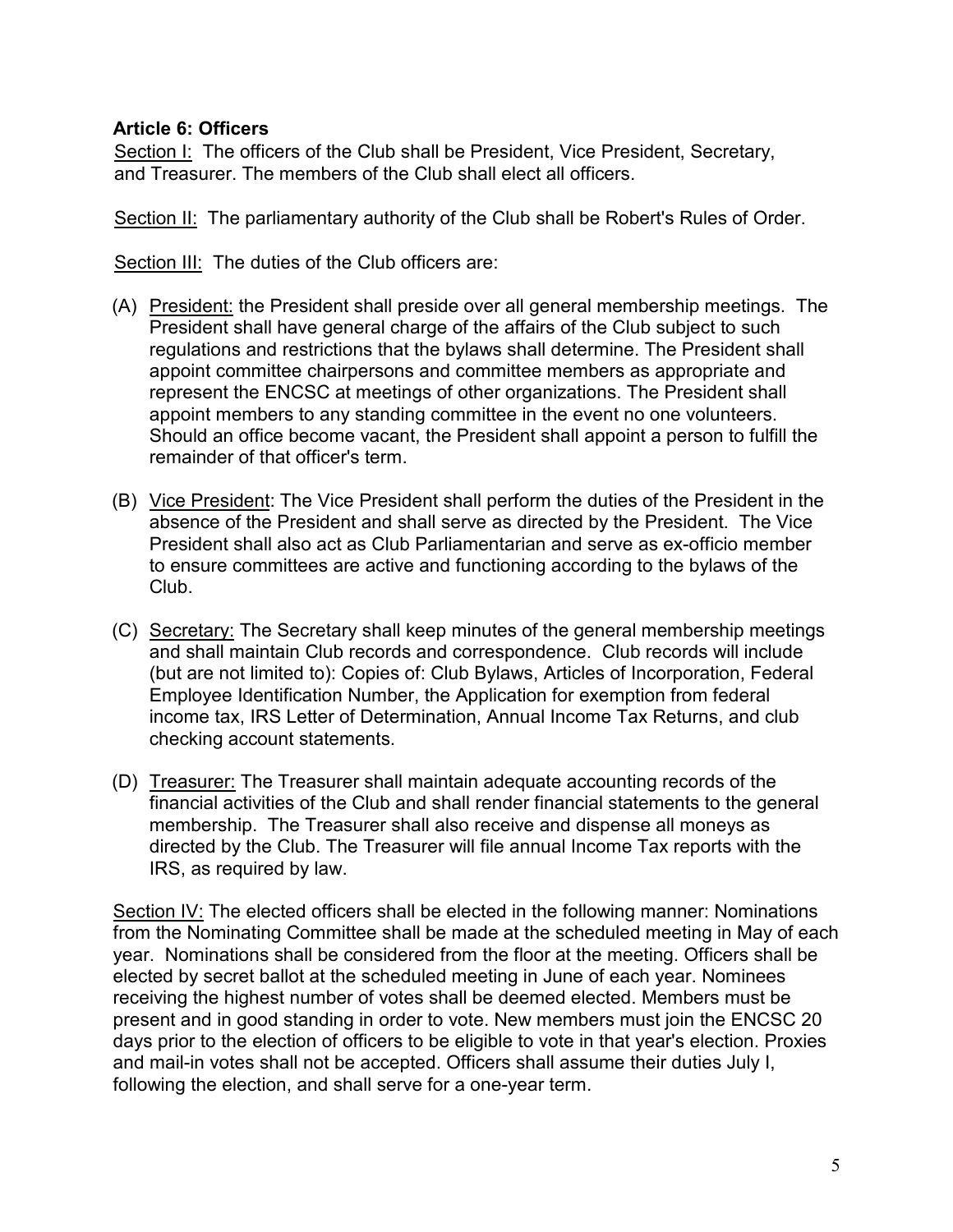Section V: No member shall hold more than one office at a time and no member shall be eligible to serve more than two consecutive terms in the same office.

Section VI: The Executive Board, which consists of the elected officers, shall appoint a replacement to complete the term of officer who misses three consecutive regularly scheduled meetings.

# **Article 7: Meetings**

The regular Club Business Meeting shall be held monthly. The time and place for the Club meeting shall be announced by the President at the scheduled meeting prior to the event, in the newsletter on the website, and by emails prior to the meeting date. When possible, notice will be given in the newsletter, on the website, and by email prior to meeting of any matter which requires a vote of the Club's general membership.

# **Article 8: Parties**

The Club shall sponsor no less than four social events per year. The date, time, and place of the social events shall be announced in the newsletter, on the website, on the ENCSC Facebook page, and by emails at least one month prior to each social event.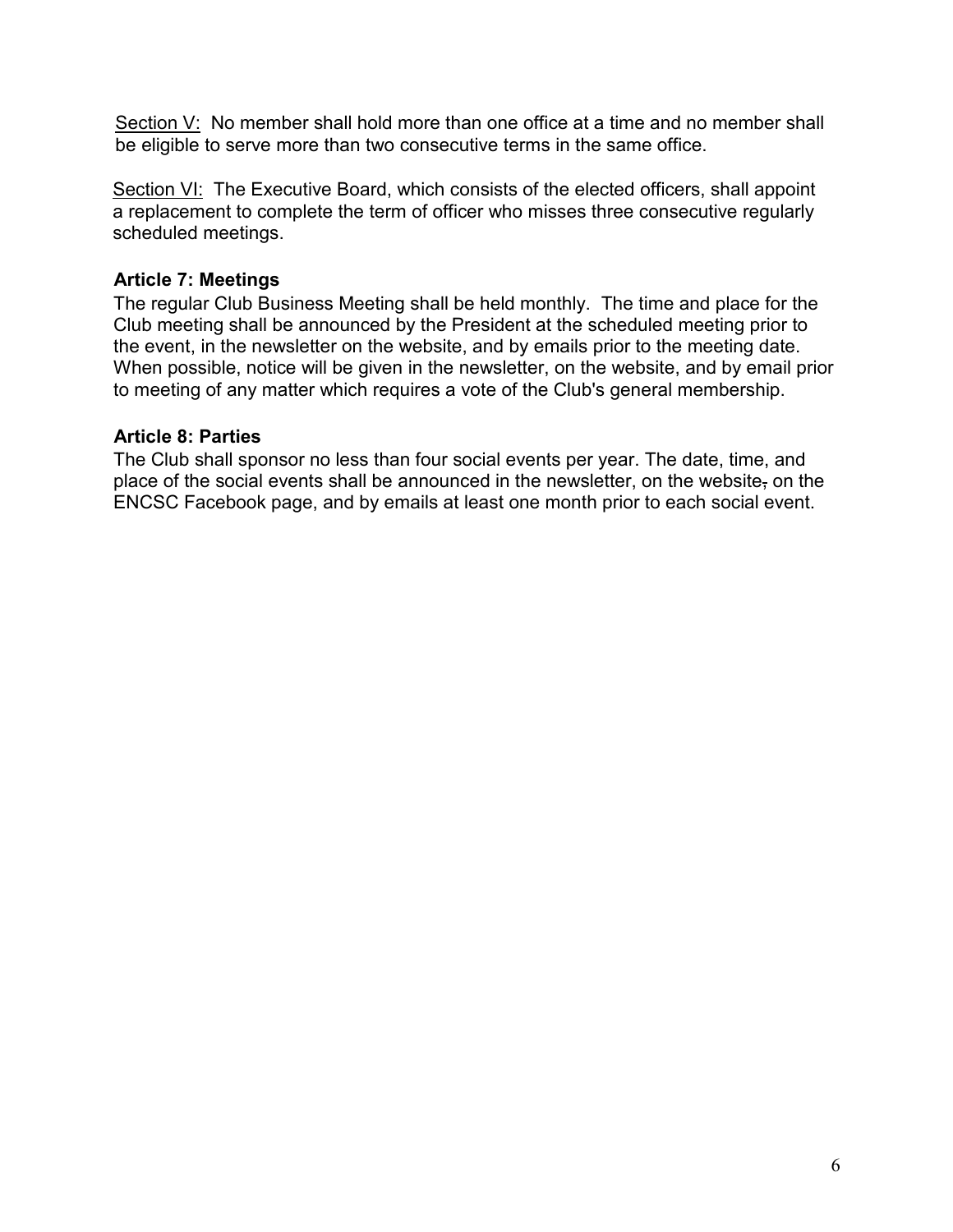### **Article 9: Standing Committees**

Committees shall be formed at the July meeting when the new officers assume their duties.

Section I: Website and E-Mail Committee - Duties are to obtain a current membership list and develop a communication tree for the purpose of notifying membership of upcoming events and other messages of importance.

Section II: Remembrance Committee - Duties are to make contact with family members, cards to sick or bereaved members or family members. In the event of a Club member's death, flowers or a donation shall be made.

Section III: Social Committee - Duties are to plan and prepare social events for the year.

Section IV: Membership Committee - duties are to actively seek and recruit new members, to review all membership applications and present applications to the general membership for approval. Duties also include maintenance and distribution of membership records; and preparation and distribution of membership cards.

Section V: Ways and Means Committee - Duties are to develop, organize and conduct fundraising events. The Club must retain at least 25 percent of all monies raised from such events.

Section VI: Nominating Committee - Duties are to actively seek and interview potential candidates for elected Offices and the Board of Directors. The committee shall present the slate of nominees to the general membership.

Section VII: Charitable Donations Committee- Duties are to take donation requests from the general membership and establish the need, the amount, and the means from which it will be paid. The committee shall consist of the Treasurer, one (1) Board member and one (1) general member to be appointed by the President at the time of the request. (Effective 11-7-08). Upon affirmation from the committee to move forward a motion may be brought to the floor for a membership vote. In the event the motion passes, the petitioner and the member seconding said motion shall be appointed by the President as Chair and Vice Chair to plan and execute a fundraiser to support this donation.

Section VIII: Charitable Donations/Fund Raisers Committee- The club may contribute a combined maximum of \$2,000 per fiscal year to charitable organizations.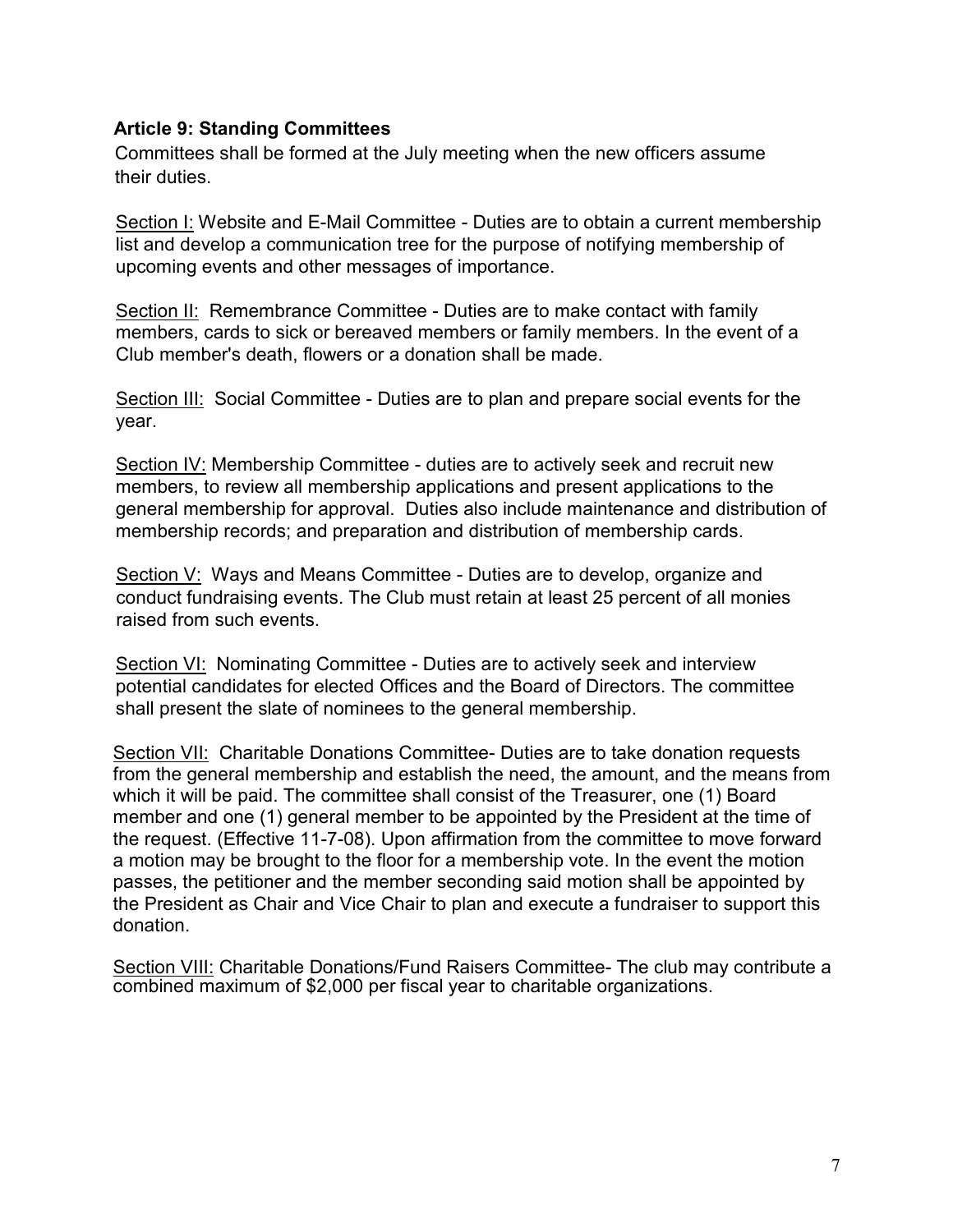#### **Article 10: Quorum**

For purpose of voting on matters described in the meeting notice, a quorum is established when 10 percent of the members entitled to vote are present at the scheduled meeting. When attendance is less than ten percent of the membership, it shall be deemed a quorum upon approval of the majority of the membership in attendance. For purposes of voting on any matters not described in the meeting notice, a quorum is established when 33 percent of members entitled to vote are present at that meeting.

#### **Article 11: Amendment to Bylaws**

The Bylaws of the Club may be amended by a two-thirds vote of the Board of Directors along with a two-thirds vote of the members attending the business meeting in which the amendment is scheduled on the meeting agenda, provided a quorum is established and the amendment is submitted in writing 15 days prior to the meeting. Recommendations for the amendments may be submitted to the Board of Directors at any scheduled meeting.

#### **Article 12: Amendment to Articles of Incorporation**

The Articles of Incorporation of the Club may be amended by a two-thirds vote of the Board of Directors. Recommendations for amendments may be submitted to the Board of Directors at any scheduled meeting.

## **Article 13: Trailer**

The ENCSC trailer was sold in April of 2018.

#### **Article 14: Communication of Information**

The current methods of communication include emails, newsletters, and postings on the Eastern North Carolina Shag Club's Facebook Page.

#### **Article 15: Charitable Donation Committee:**

A request for donation to a charitable organization from the general membership must be submitted in writing and will be forwarded to the Charitable Donation Committee for review and consideration. The committee will make a recommendation to the membership at the next regularly scheduled meeting. (Refer to Article 9, Section VII for clarification of responsibilities.)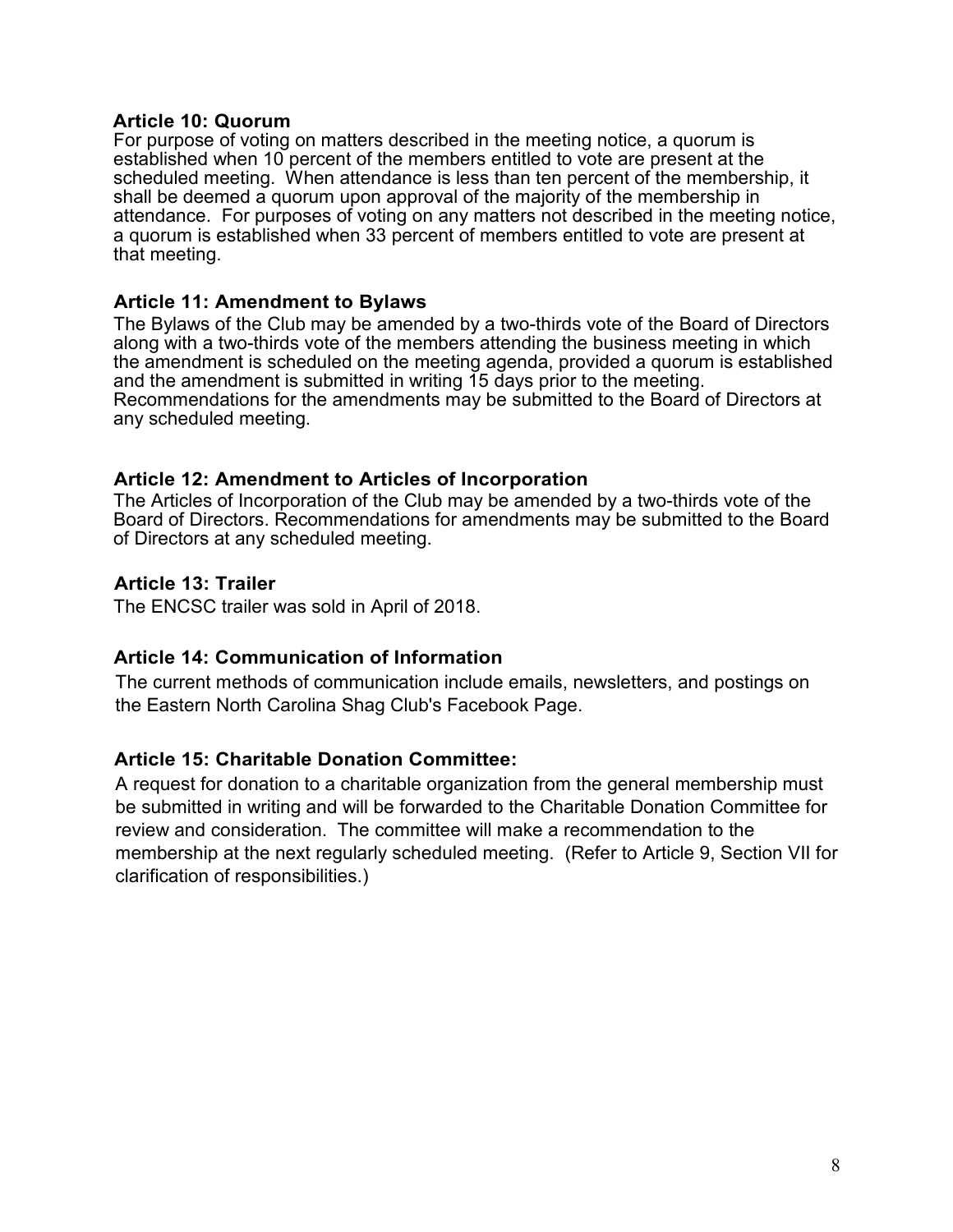### **Article 16: Financial Accountability**

Section I: Income: ENCSC operating funds shall be raised by annual membership dues as fixed by the Board of Directors. Voluntary contributions and gifts and such income as may come to the Club through the collective efforts of its members are welcomed. No financial obligation of the Club may be incurred by any member or group of members, exempting solely upon the prior written authorization of the Board of Directors provided that the President or Vice President may authorize expenditures of one hundred dollars (\$100.00) or less.

Section II: Deposits: The President or Treasurer shall deposit all Club funds promptly following their receipt to the credit of the ENCS Club in our federally insured Bank account at First South Bank or other depositories as the Board of Directors shall select.

Section III: Contracts: The Board of Directors may authorize, on behalf of the general membership, one or more officers, or agent of the Club, to enter into contract, or execute and deliver any instrument in the name of, and on behalf of the Club.

Section IV: Disbursements: Disbursements of the Club's funds or property may be made only to further or facilitate the purpose of ENCSC. Miscellaneous expenses are not to exceed \$100.00 by the President or Vice President.

Section V: Books and Records: The Club shall maintain accurate and complete books and records of accounts and minutes of the proceedings of its members, its Board of directors, and every committee having and exercising any authority of the Board of Directors and shall keep a list of the names, addresses and anniversary dates of all members entitled to vote. Officers of the Club shall make such books and records available to the Board of Directors upon request and shall turn them over to their successors in office in June upon leaving the office they occupied. Any official books and records of the Club may be inspected by any member or his or her agent or attorney-in-fact, for any proper purpose upon prior written notice during the hours of the regularly scheduled business meetings. All requests to inspect the Club's books and records shall be made in writing and delivered to the Club's Secretary.

Section VI: Verification of Financial Accountability: The Treasurer, and/or any other Presidential appointed agent chosen to handle the Club's finances through expenditures and deposits shall make available all books and financial records of the Club for an annual audit to occur each June. The President shall appoint an Audit Committee that consists of at least three (3) members who are not Directors or Officers of the Club for the year being audited. This committee must file their written report during the July general meeting.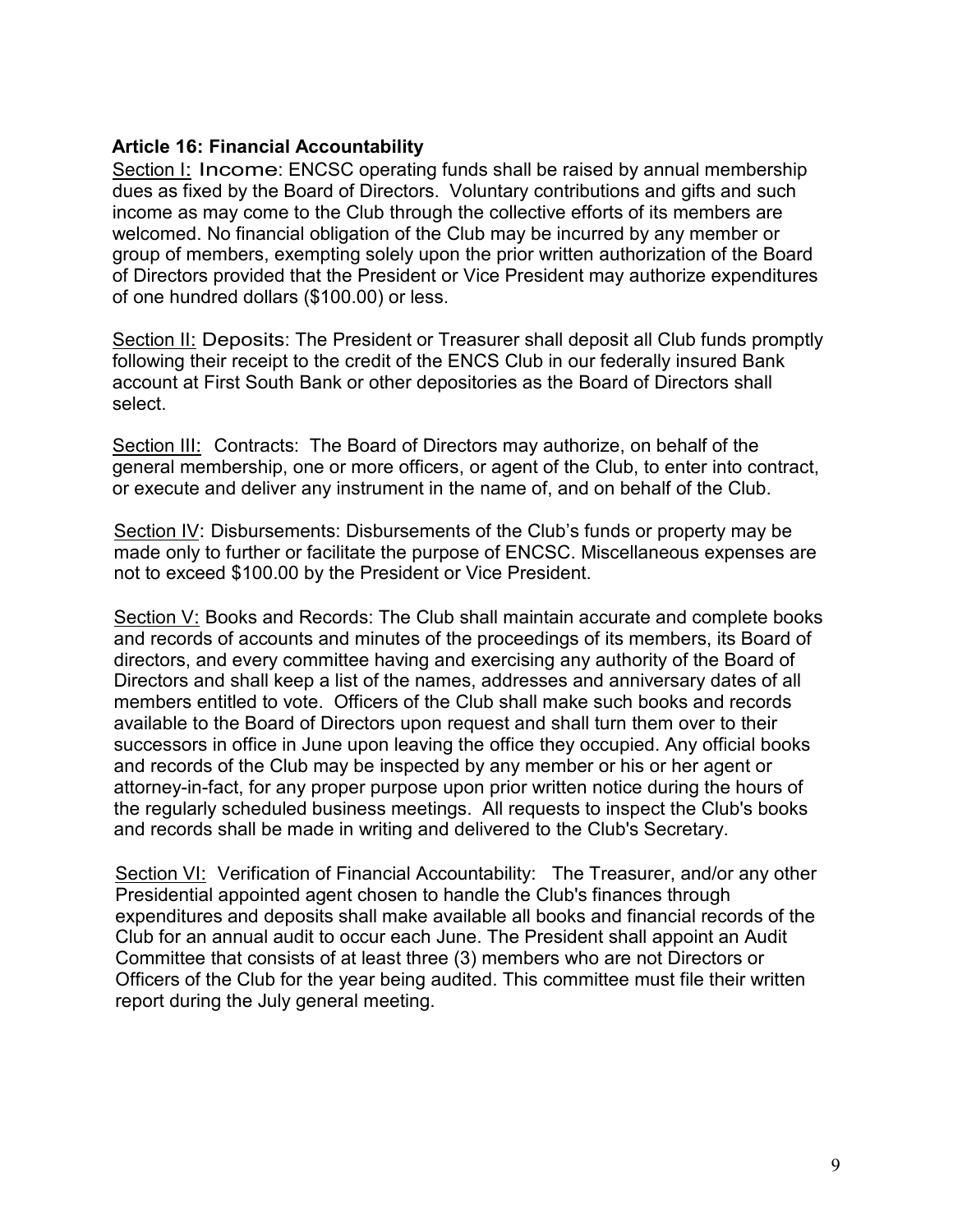Amendments to Bylaws (This section is provided for the purpose of showing the amendments which have been incorporated into the Bylaws in recent years):

| Approval Date | <b>Description of Amendment</b>                                                                                                                                                                                                                                                                                                                                                                                                                                                                                                                                                                                                                                                                                          |
|---------------|--------------------------------------------------------------------------------------------------------------------------------------------------------------------------------------------------------------------------------------------------------------------------------------------------------------------------------------------------------------------------------------------------------------------------------------------------------------------------------------------------------------------------------------------------------------------------------------------------------------------------------------------------------------------------------------------------------------------------|
| 6/11/2018     | Article 13 was amended to show that the trailer has been sold.                                                                                                                                                                                                                                                                                                                                                                                                                                                                                                                                                                                                                                                           |
| 10/9/2017     | Article 5: Section 1 was amended to include the immediate past president<br>as a non-voting member of the Board of Directors for one year after their<br>final term as president, if the past president is willing.                                                                                                                                                                                                                                                                                                                                                                                                                                                                                                      |
| 8/14/2017     | Article 3: Section II was amended to specify that attendance to the ACSC<br>Mid-Winter Workshop, and one business meeting during SOS is required.<br>Also, automobile reimbursement was set at the IRS mileage rate, and it<br>was specified that the person serving as President during the July though<br>June term will be the person who has priority to attend the ACSC Summer<br>Workshop held in July following the end of the President's term in office.<br>Article 4, Section 1 was amended to specify that only new members who<br>had never previously been members would qualify for the prorated dues<br>discount.<br>Article 4, Section IV, Paragraph (B) was reworded to give improved<br>clarification. |
|               | References to the Phone Tree were eliminated through the document,<br>since the Phone Tree is no longer used.                                                                                                                                                                                                                                                                                                                                                                                                                                                                                                                                                                                                            |
|               | Article 9, Section VII was amended to specify that the members who<br>propose a motion and second the motion for conducting a fundraiser for a<br>charitable cause will be the members who will execute the fundraiser.                                                                                                                                                                                                                                                                                                                                                                                                                                                                                                  |
|               | Article 10 was amended to allow the establishment of a quorum by vote of<br>the membership when a business meeting attendance is less that ten<br>percent of the membership                                                                                                                                                                                                                                                                                                                                                                                                                                                                                                                                              |
|               | Article 11 was amended to reduce the amount of time the proposed<br>Bylaws Amendment is published to the membership from 30 days to 15<br>days.                                                                                                                                                                                                                                                                                                                                                                                                                                                                                                                                                                          |
|               | Articles 8 and 14 now include references to the club's Facebook page.                                                                                                                                                                                                                                                                                                                                                                                                                                                                                                                                                                                                                                                    |
|               | Numerous other changes were made in this edition of the Bylaws for the<br>purpose of clarifying the language of the document.                                                                                                                                                                                                                                                                                                                                                                                                                                                                                                                                                                                            |
| 4/2/2014      | Article 9, Section VIII was amended to eliminate the provision to grant<br>benevolent gifts to members in need of assistance.                                                                                                                                                                                                                                                                                                                                                                                                                                                                                                                                                                                            |
|               | Article 15 was amended to remove the provisions for granting benevolent<br>gifts to members in need of assistance.                                                                                                                                                                                                                                                                                                                                                                                                                                                                                                                                                                                                       |